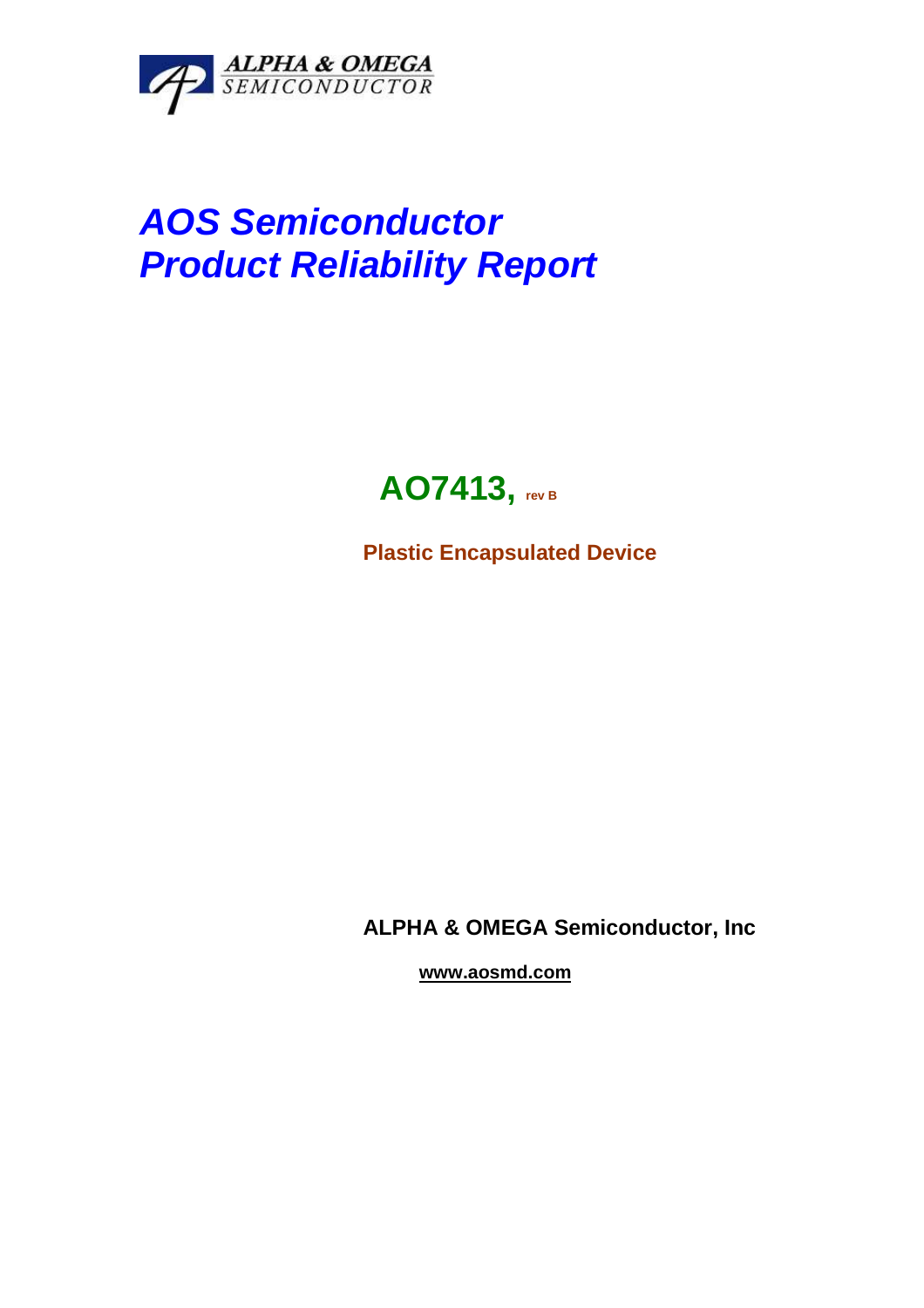

This AOS product reliability report summarizes the qualification result for AO7413. Accelerated environmental tests are performed on a specific sample size, and then followed by electrical test at end point. Review of final electrical test result confirms that AO7413 passes AOS quality and reliability requirements. The released product will be categorized by the process family and be monitored on a quarterly basis for continuously improving the product quality.

#### **Table of Contents:**

- I. Product Description
- II. Package and Die information
- III. Environmental Stress Test Summary and Result
- IV. Reliability Evaluation

#### **I. Product Description:**

The AO7413 uses advanced trench technology to provide excellent RDS(ON), low gate charge, and operation with gate voltages as low as 1.8V, in the small SC70 footprint. It can be used for a wide variety of applications, including load switching, low current inverters and low current DC-DC converters. It is ESD protected to 2KV HBM.

-RoHS Compliant -Halogen Free

Detailed information refers to datasheet.

## **II. Die / Package Information:**

|                                                           | AO7413                         |
|-----------------------------------------------------------|--------------------------------|
| <b>Process</b>                                            | Standard sub-micron            |
|                                                           | Low voltage P channel          |
| Package Type                                              | SC <sub>70</sub>               |
| <b>Lead Frame</b>                                         | Copper                         |
| Die Attach                                                | Ag epoxy                       |
| <b>Bonding Wire</b>                                       | Au wire                        |
| <b>Mold Material</b>                                      | Epoxy resin with silica filler |
| MSL (moisture sensitive level) Level 1 based on J-STD-020 |                                |

**Note \*** based on information provided by assembler and mold compound supplier